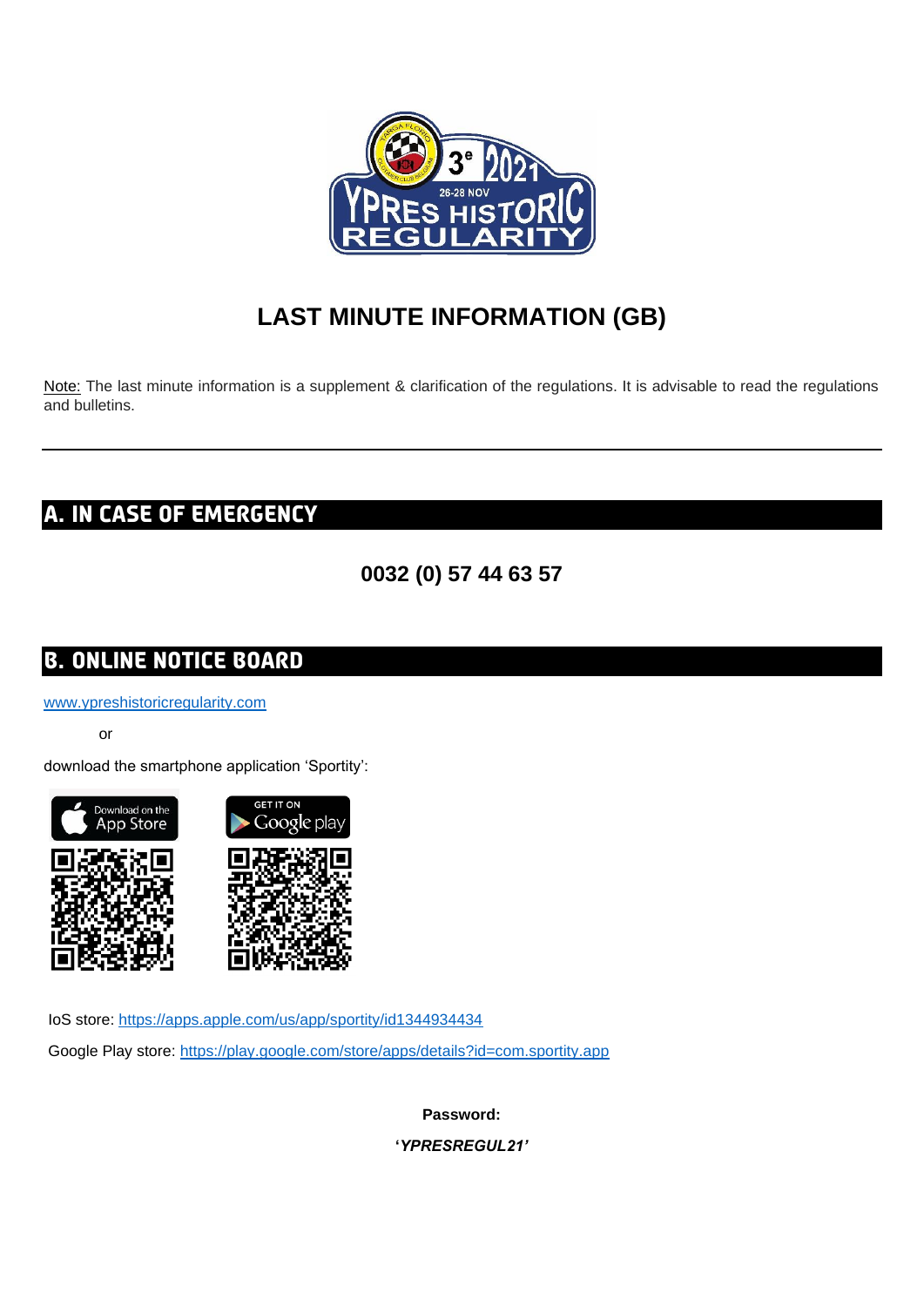# **C. ADMINISTRATIVE CHECKS**

Administrative checks takes place according to timing in annexe 1 at the following location:

*HQ 'Het Vleeshuis' Boomgaardstraat 3/7 B-8900 Ieper*

Reserved parking spaces within walking distance of the headquarter will be provided. See 'general overview map' for more information about access route & parking options.

The following documents will be checked:

- Drivers pilot & navigator (\*)
- Valid license pilot & navigator (\*\*)
- Tripy insurance (\*\*\*)

A member of the team may carry out the administrative check on condition that he / she is in possession of the original documents.

#### **A time control will be placed.**

(\*) If the navigator does not have a driving license, the navigator may not drive the participating vehicle

(\*\*) only RACB or other (inter) national license are permitted. Who is not in possession of a valid license must submit an one event license in advance via [www.racb.be](http://www.racb.be/) (request 'one event license' not possible during administrative checks!)

(\*\*\*) see annexe 2

### **D. SCRUTINEERING**

Scrutineering takes place according to timing in annexe 1 at the following location:

*Bjorn Syx Classics Ouderdomseweg 26A B-8970 POPERINGE*

See 'general overview map' for the exact location.

The following documents will be checked:

- Mandatory documents from which the vehicle was registered
- Valid insurance
- Identification sheet (HTP, FIVA or other ASN card) (\*)

During scrutineering, the Tripy time registration system will be installed in the car. Participants must make the necessary arrangements for this. For further instructions, see regulations.

A member of the team may carry out the administrative check on condition that he / she is in possession of the original documents.

#### **A time control will be placed.**

(\*) not required. However, participants without one of these documents can't score points for the FIA championship

### **E. TRIPCHECK**

The trip check can be found on the online notice board.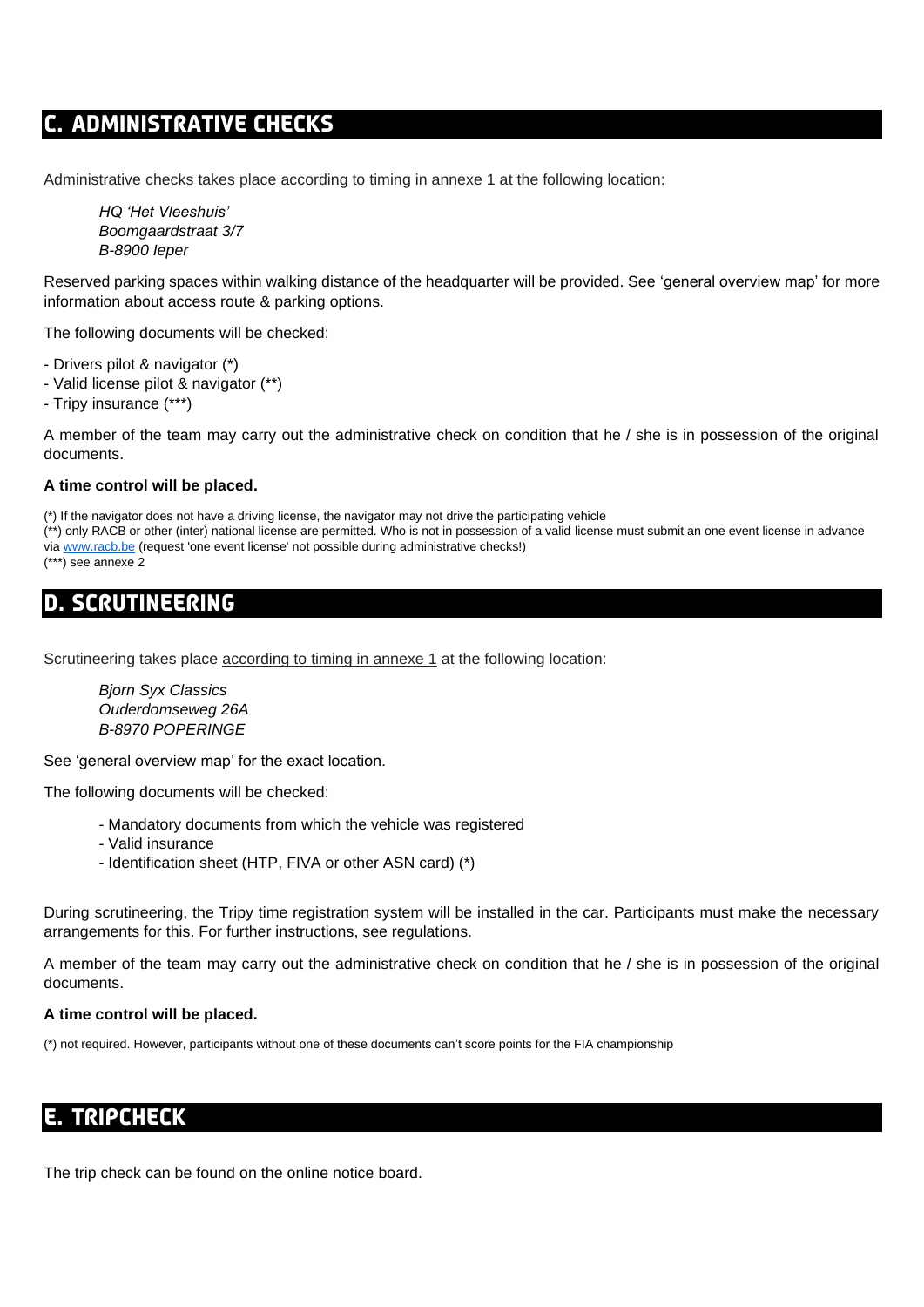# **F. SHAKEDOWN**

Only for registered teams. Registration closed.

The registered teams receive a road book and time card during the administrative check. The shakedown consists of 2 different regularity tests, each of which can be accessed at most once. Control will be carried out by means of the times card.

The shakedown regularity tests are available on Friday, November 26 between 12h30 and 15h00. Teams must first perform the scrutineering before driving the shakedown tests.

Results of the shakedown tests will be available on the website.

### **G. START PARK**

The starting park is located at the following location:

"*Parc fermé" Grote Markt B-8900 Ieper*

The competitor or a representative of the team must place the car in the starting park between 13h00 and 16h00. Cars that are in the starting park fall under the 'parc fermé regime'.

See 'general overview map' for the exact location.

**A time control will be placed.**

### **H. BRIEFING**

The mandatory briefing takes place at the following location:

*HQ 'Het Vleeshuis' Boomgaardstraat 3/7 B-8900 Ieper*

Session 1 - Dutch at 16h00; Session 2 – English/French at 16h30.

### **I. START LIST / START ORDER**

The layout of the competition is as follows:

- FRIDAY 26 NOVEMBER leg 1 / section 1
- SATURDAY 27 NOVEMBER leg 2 / section 2-3
- SUNDAY 28 NOVEMBER leg 3 / section 4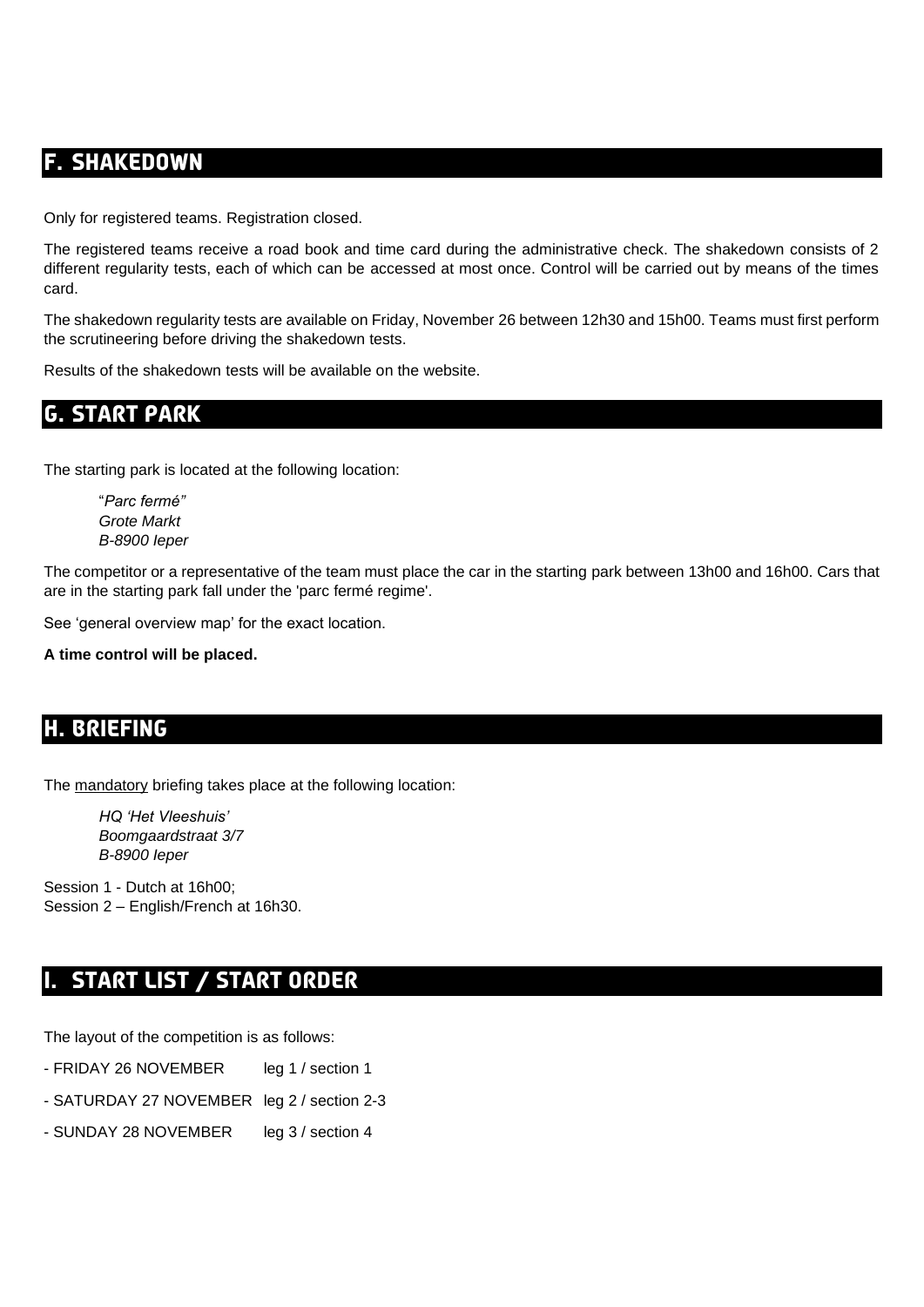The starting order will be as follows:

| - LEG 1 / SECTION 1   | year of construction of the vehicle offered during scrutineering with the exception of priority<br>teams |
|-----------------------|----------------------------------------------------------------------------------------------------------|
| - LEG 2 / SECTION 2-3 | classification order after leg 1, section 1 (all time penalties minus provisional joker)                 |
| - LEG 3 / SECTION 4   | classification order after leg 1, section 3 (all time penalties minus provisional joker)                 |

The start list with departure times will be available on:

| - LEG 1 / SECTION 1   | Friday 26 November at 17h00   |
|-----------------------|-------------------------------|
| - LEG 2 / SECTION 2-3 | Saturday 27 November at 07h00 |
| - LEG 3 / SECTION 4   | Saturday 27 November at 22h00 |

### **J. ROADBOOK COLLECTION**

The roadbook collection point is organised at following location:

*HQ 'Het Vleeshuis' Boomgaardstraat 3/7 B-8900 Ieper*

Three roadbooks will be hand out during the event:

- 
- 
- 

- Roadbook 'LEG 1' hand out on *Friday November 26,* 30 minutes before starting time - Roadbook 'LEG 2' hand out on *Saturday November 27*, 30 minuten before starting time - Roadbook 'LEG 3' hand out on *Sunday November 28,* 30 minutes before starting time

### **K. TIME CONTROLS**

Early check in is allowed at:

- **TC 1C**
- TC 2G
- TC 3D

The competition will end on Sunday 28 November at 'TC 3D - holding parc IN'.

For each leg, the crew may be delayed for 15 minutes in total without penalty. The maximum delay per leg is 30 minutes.

A detailed timing of all time controls, regularity tests, distances & driving times can be found in annex 3. The driving times stated on the time card are the correct ones.

### **L. COMPETITOR RELATIONS OFFICER**

The contact details of the competitor relations officer and the meeting places can be found in annex 4.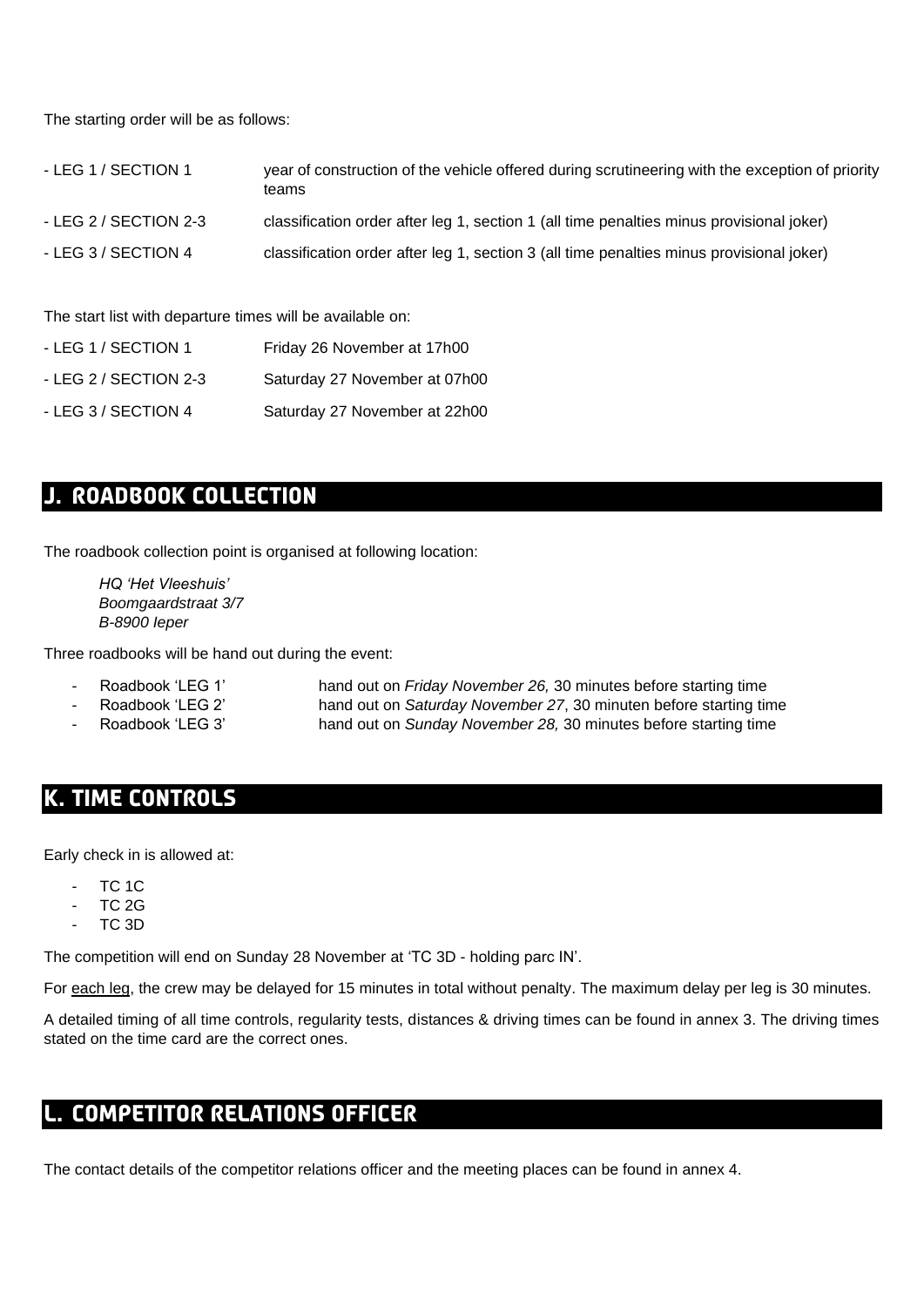# **M.REGULARITY TESTS**

Regularity test sections are organised on roads open to public traffic and will always be provided with a manned start. The post commissioner records the start time of the team on the time card. The crew is responsible for starting at the listed time.

It is forbidden to overtake other participants in the 500m prior to a start of a regularity test unless that other crew with technical problems can no longer move on their own.

The imposed average speeds for all regularity tests can be found in annexe 5. Two categories of average speeds are available per regularity test:

- average speed 'normal conditions'
- average speed 'exceptional conditions'

By default, the average speed 'normal conditions' will be used. If the average speed exceptional conditions' applies to one or more regularity tests, the marshal at the start of the relevant test will inform the participant via a sign 'art  $9.5.1$  – exceptional conditions. Use average speed 'exceptional conditions'.



**During regularity tests, manned passaeg controls may occur. All passage controls are mentioned in the road book. Just before a passage control, there is always a time recording point. After a passage control there is no time recording during 300m.**

## **N. CLOSED ROAD STAGES**

A closed road stage will always be provided with a manned start. The post commissioner records the start time of the team on the time card. The start time is determined when the crew has passed the "flying start".

It is forbidden to overtake other participants in the 500m prior to the start of a closed road stage unless that other crew with technical problems can no longer move on their own.

The imposed target time for each closed road stage can be found in annexe 5.

Your driving time will be measured between the flying start and the flying finish. In case of early arrival at the finish, you do not have to wait at the finish line of a closed road stage. Any driving time faster than the imposed target time will not be penalized. Other penalties are per category according to the regulations.

**Wearing a helmet and seat belt is mandatory during 'closed road stages'.** The helmet and/or seat belt must not be homologated to one of the FIA-standards. After a closed road stage has ended, wearing the helmet is no longer permitted.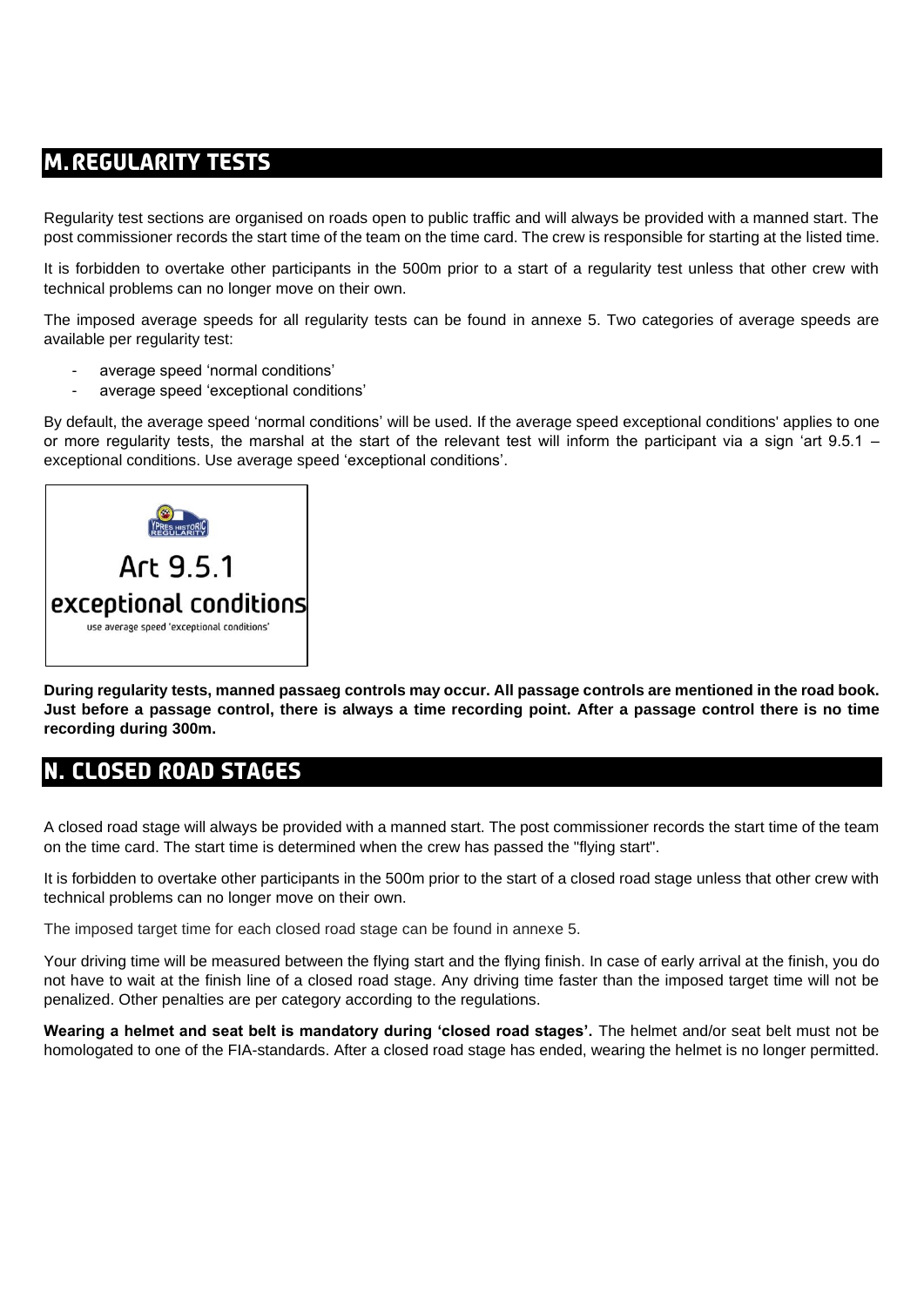# **O. ROADBOOK**

An example of the road book can be found in annex 6.

#### **Attention:**

Roads with the F45 sign may not be announced in the roadbook. Please pay attention, especially during SS 5, SS 6, SS 7 and SS 24.

### **P. TIME CARD**

An example of a time card can be found in annex 7.

# **Q. ALTERNATIVE ROADBOOK**

If a regularity test or closed road stage is cancelled, a marshal will make this clear at the start of the relevant regularity test or closed road stage. The marshal will make use of the sign with the inscription 'stage canceled - use alternative road book'. An alternative route per closed road stage can be found at the end of the road book.

An example of an alternative route can be found in annexe 8.



# **R. DETOURS DURING LIAISONS**

Detours during liaison routes will be made known by a bulletin or indicated on the spot by means of bypass arrows. The arrows are recognizable as follows. If the diversion is made known by means of a bulletin, no diversion arrows will be placed.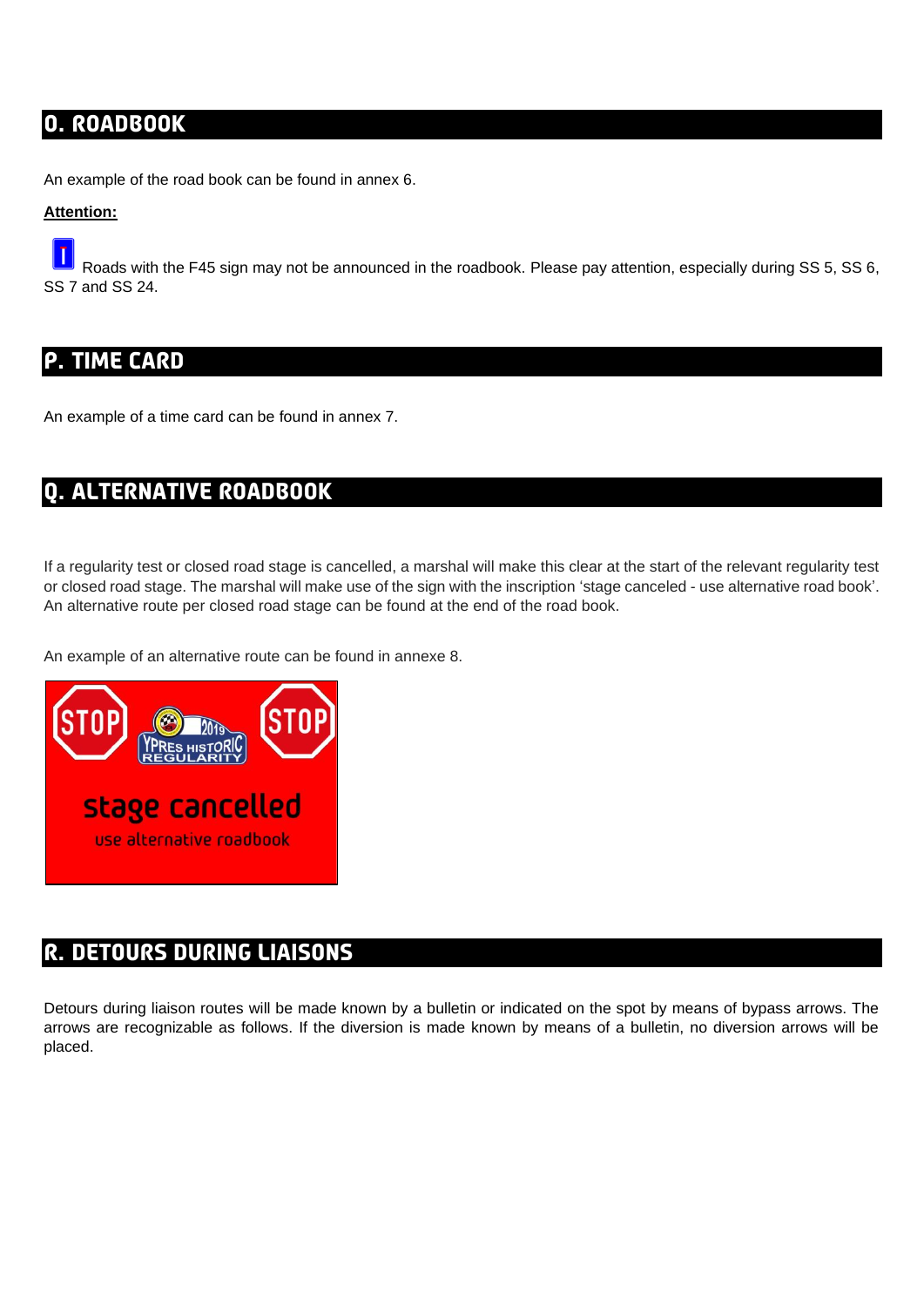





# **S. SPEED CHECKS**

Speed checks will be carried out in all zones in the roadbook indicate with the speed check symbol.



If a speed check zone takes places during a regularity test, there will no timing points from the beginning of the zone untill 300 meter after the end of a zone.

Penalties with regard to speed violations set by the organization can be found in the regulations art. 8.4.1.

# **T. OVERNIGHT PARK**

During the night of Friday November 26<sup>th</sup> and Saturday November 27<sup>th</sup> (after TC 1C), the crew is allowed to take the car out of the overnight park. When the crew decide to take the car out of the night park, the crew is obligated to remove the car out of the overnight park within 30' after his arrival time in the night park. The crew is also obliged to place the car back in the overnight park at least 30' before the start time of the next competition day. For security reasons, the overnight park is closed between 30' after arrival of the latest car to 30' before the departure of the first car of the next competition day.

On Saturday November 27th (after TC 2G), crews must leave their car in the mandatory parc fermé till 20h30. Between 20h30 and 21h30 the crew is allowed to take the car out of the overnight park. For security reasons, the overnight park is closed between Saturday November 27<sup>th</sup> 21h30 and Sunday November 28<sup>th</sup> 06h00.

## **U. SERVICE MAP BOOK / SERVICEPARK**

The organisation provides every registered service crew:

- a servicecrew map book
- a servicecrew sticker
- any meal vouchers (if request on the entry form)
- any hotel information (if request on the entry form)

These information will be provided during administrative checks.

Large (fixed) infrastructures & mobile homes can be set up at following location: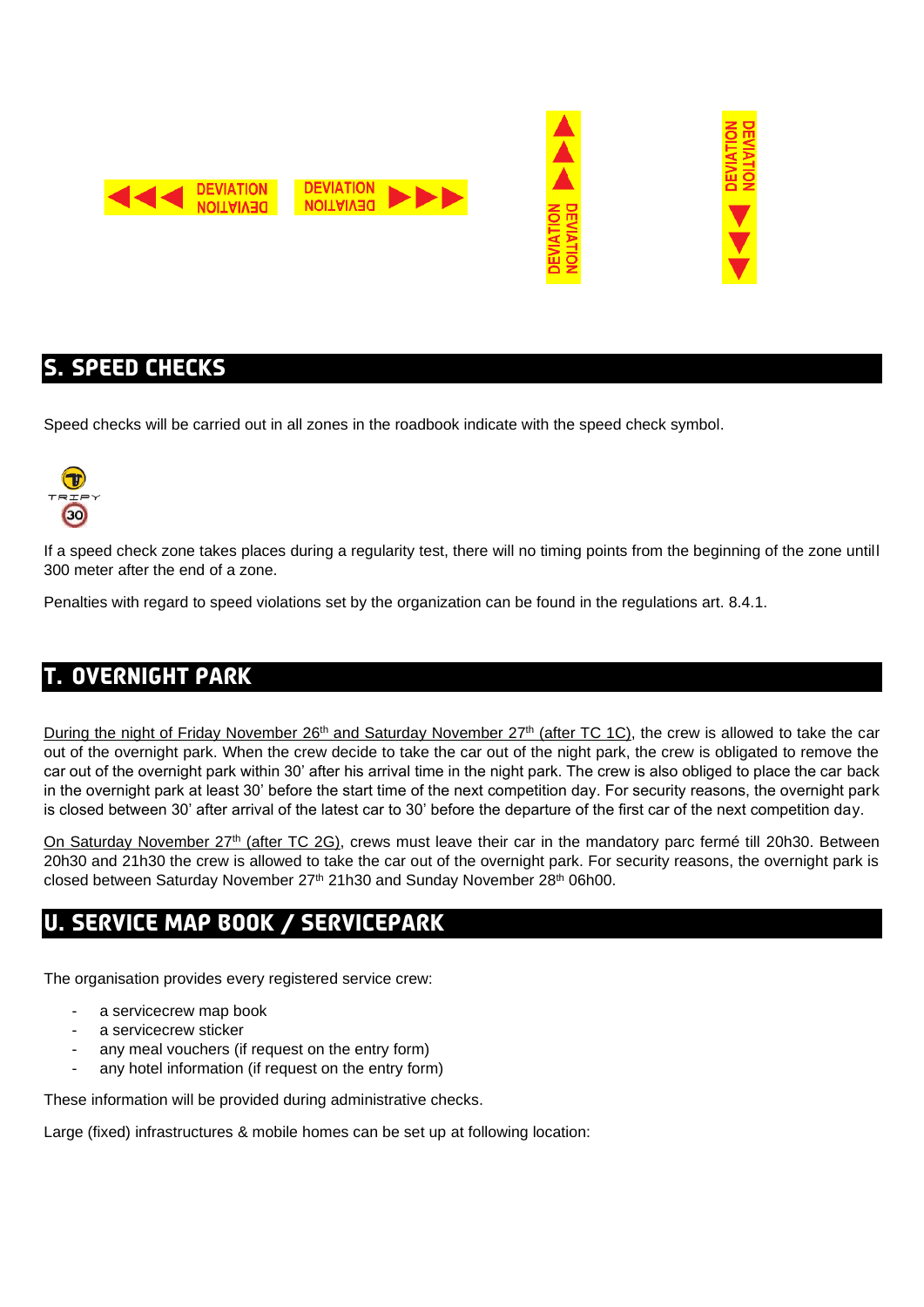*parking old train station Oudstrijderslaan 1 B-8900 Ieper*

See 'general overview map' for the exact location.

# **V. TYRE FIT ZONE**

The road during 'SS 22 - Closed Road Stage Mydibel/Lavano arena' is very slippery & muddy. We recommend to mount adapted tyres for this stage. There will be a service zone just before the test (service D). After the test there is a 'Tyre Fit Zone'. This zone can be used to change tyres for the next stages. There is 10 minutes included to use the Tyre Fit Zone.

# **W.BREAKDOWN SERVICE**

The organisation provides a continuous availability of a breakdown service. If you wish to use our breakdown service, you can demand our breakdown service by using the phone number 0032 (0) 472 78 50 22. Based on the information of your tracking system, our breakdown service crew will locate you.

The participant is responsible for the following costs:

- All the work is done at a rate of 40€/hour
- Materials used will be charged

This must be paid for immediately in cash or via payconiq. An invoice can be sent after the race if desired. The technical assistance is not able to transport vehicles.

### **X. TRAILERPARK**

The trailer park can be accessed at the following location:

*parking old train station Oudstrijderslaan 1 B-8900 Ieper*

See 'general overview map' for access route to trailer park. The trailer park is freely accessible and unguarded at any time.

### **Y. HOTELS**

Participants & service crews who registered for the 'all-in hotel package' will receive the information about their stay by email some days before the event.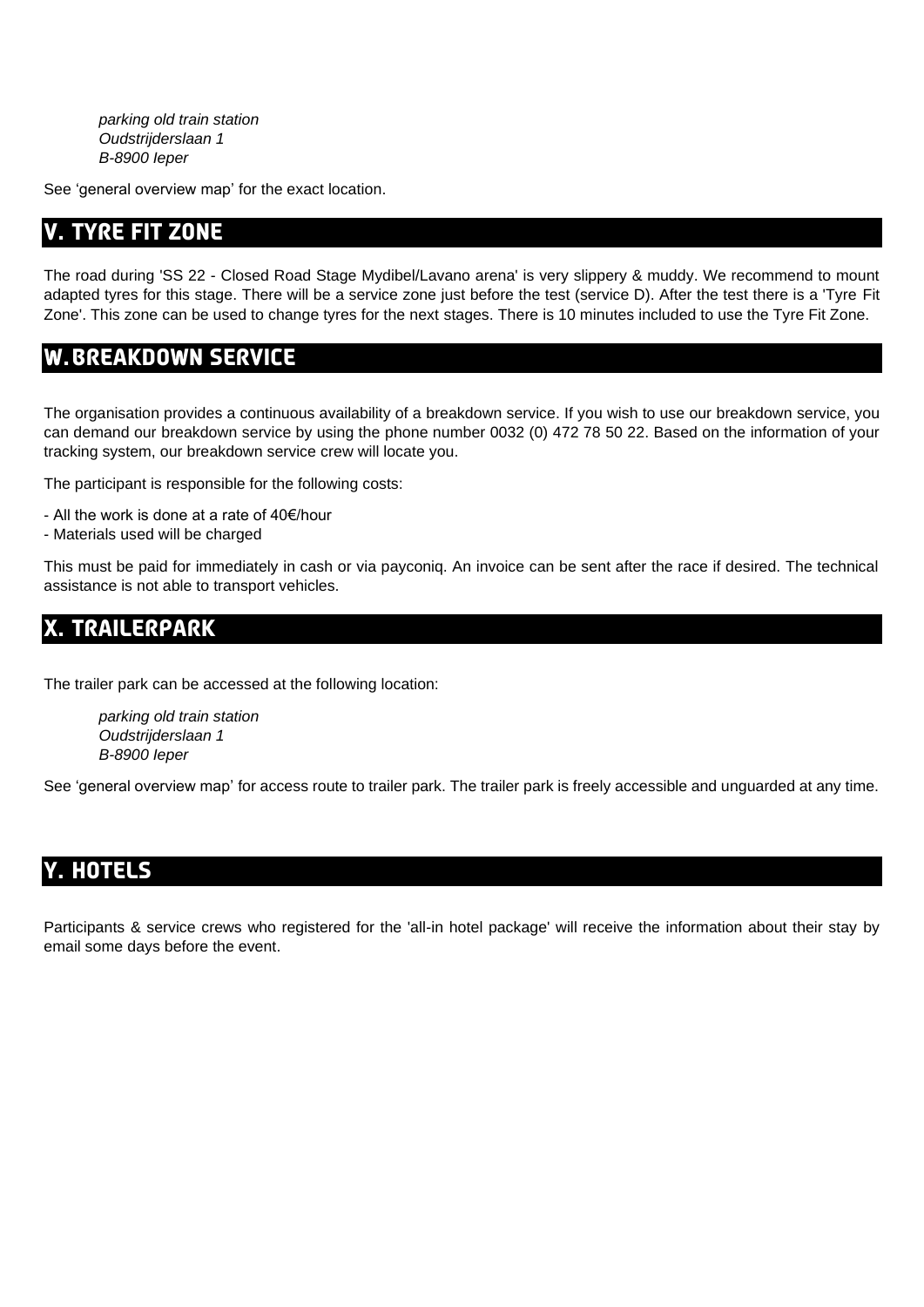# **Z. YPRES HISTORIC REGULARITY WINTER BAR**

Each participant receives a personal invitation for the Ypres Historic Regularity winter bar. The winter bar will be open on Saturday November 27 from 18h00 and on Sunday November 28 from 12h00.

The Ypres Historic Regularity *winter bar* takes place at the following location:

*Museum Café Grote Markt 34 B-8900 Ieper*

### **AA. YPRES HISTORIC REGULARITY CLOSING PARTY & PRICE GIVING**

The closing party will be open on Sunday November 28 immediately after the arrival of the first car. The award ceremony will take place at 16h00.

The Ypres Historic Regularity *closing party & price giving* takes place at the following location:

*Museum Café Grote Markt 34 B-8900 Ieper*

In case of absence during the award ceremony, trophies will not sent to the competitor.

### **BB. TIMETABLE SUMMARY PRE-EVENT CHECKS**

| <b>DATE</b>    | TIME                                                                                                     | <b>SUBJECT</b>                      | <b>LOCATION</b>                                                           |
|----------------|----------------------------------------------------------------------------------------------------------|-------------------------------------|---------------------------------------------------------------------------|
| 26 / 11 / 2021 | $10h00 - 15h00$<br>(see annexe 1)                                                                        | Administrative checks               | HQ 'Het Vleeshuis'<br>Boomgaardstraat 3/7<br><b>B-8900 IEPER</b>          |
| 26 / 11 / 2021 | $11h00 - 16h00$<br>(see annexe 1)                                                                        | Scrutineering                       | <b>Bjorn Syx Classics</b><br>Ouderdomseweg 26A<br><b>B-8970 POPERINGE</b> |
| 26 / 11 / 2021 | $12h30 - 15h00$                                                                                          | Shakedown<br>(only registred crews) | instructies<br>tijdens<br>Zie<br>administratieve controle                 |
| 26 / 11 / 2021 | $13h00 - 16h00$                                                                                          | Startpark IN                        | Parc fermé<br>Grote Markt<br><b>B-8900 IEPER</b>                          |
| 26 / 11 / 2021 | 16h00                                                                                                    | Mandatory briefing NL               | HQ 'Het Vleeshuis'<br>Boomgaardstraat 3/7<br><b>B-8900 IEPER</b>          |
| 26 / 11 / 2021 | 16h30                                                                                                    | Mandatory briefing GB / FR          | HQ 'Het Vleeshuis'<br>Boomgaardstraat 3/7<br><b>B-8900 IEPER</b>          |
| 26 / 11 / 2021 | from 17h30<br>(30' before your starting<br>time)                                                         | Roadbook collection 'LEG 1'         | HQ 'Het Vleeshuis'<br>Boomgaardstraat 3/7<br><b>B-8900 IEPER</b>          |
| 26 / 11 / 2021 | from 18h00<br>(see starting order – crews may<br>enter the parc fermé 10' before<br>their starting time) | Parc fermé OUT / Podium             | Parc fermé<br><b>Grote Markt</b><br><b>B-8900 IEPER</b>                   |